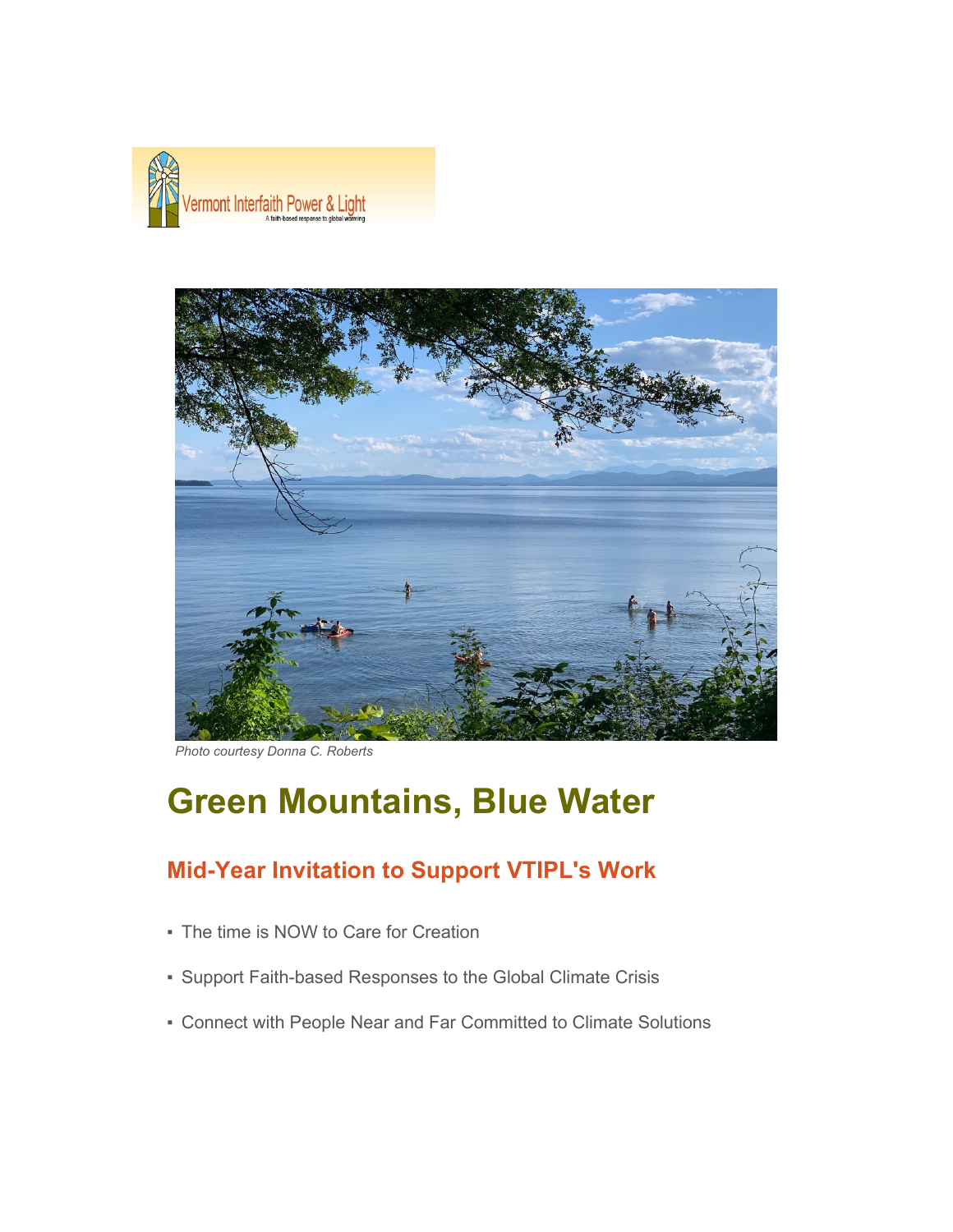#### Dear Friends,

In the first half of 2022, Vermont Interfaith Power & Light (VTIPL) brought together people of faith and conscience to seek solutions to Global Climate Change. We've continued popular programming while launching new initiatives thanks in part to generous donors like you.

In April, we kicked off Earth Month with a **preview of the** *Youth v. Gov* **film** and discussion led by and for youth. VTIPL's young board member Sylvia Burkman did an excellent job organizing and facilitating this program. We also had a youth presence at our annual conference with Sylvia inviting us to illustrate our dreams for a more just and sustainable future. We are privileged to be able to learn with and engage youth who are passionate about the Climate Crisis and implications for our futures. On April 24, we brought together members and friends resuming **VTIPL's annual in-person conference.** With the theme, *Limits to Growth: Finding Pathways to a Sustainable Future*, the gathering featured several workshops and a keynote by Dr. Jon Erickson, the David Blittersdorf Professor of Sustainability Science & Policy of UVM. You can access video recordings of conference programs via [VTIPL's website.](https://sable.godaddy.com/c/59359?id=69894.1843.1.37b2dce496c73986ee0fd5e3de62a94c)

We also presented the **inaugural VTIPL Green Congregation of the Year Award** to Weybridge Congregational Church including a cash gift for their continued efforts. Over the years, VTIPL has been honored to be able to help many congregations in becoming more sustainable; we decided the Award would be a good way to recognize this work. We'll share information soon about how to nominate a congregation for next year's Award.

Also, after many years of a concerted effort by VTIPL's Board, we are thrilled to have established the **Ellie Cressey Webster Memorial Fund** extending our reach to enable more houses of worship to make important infrastructure changes to increase energy efficiency and reduce greenhouse gas emissions. The Fund, along with VTIPL's Katy Gerke Memorial Program, allow us to offer grants to all faith communities seeking to make such improvements.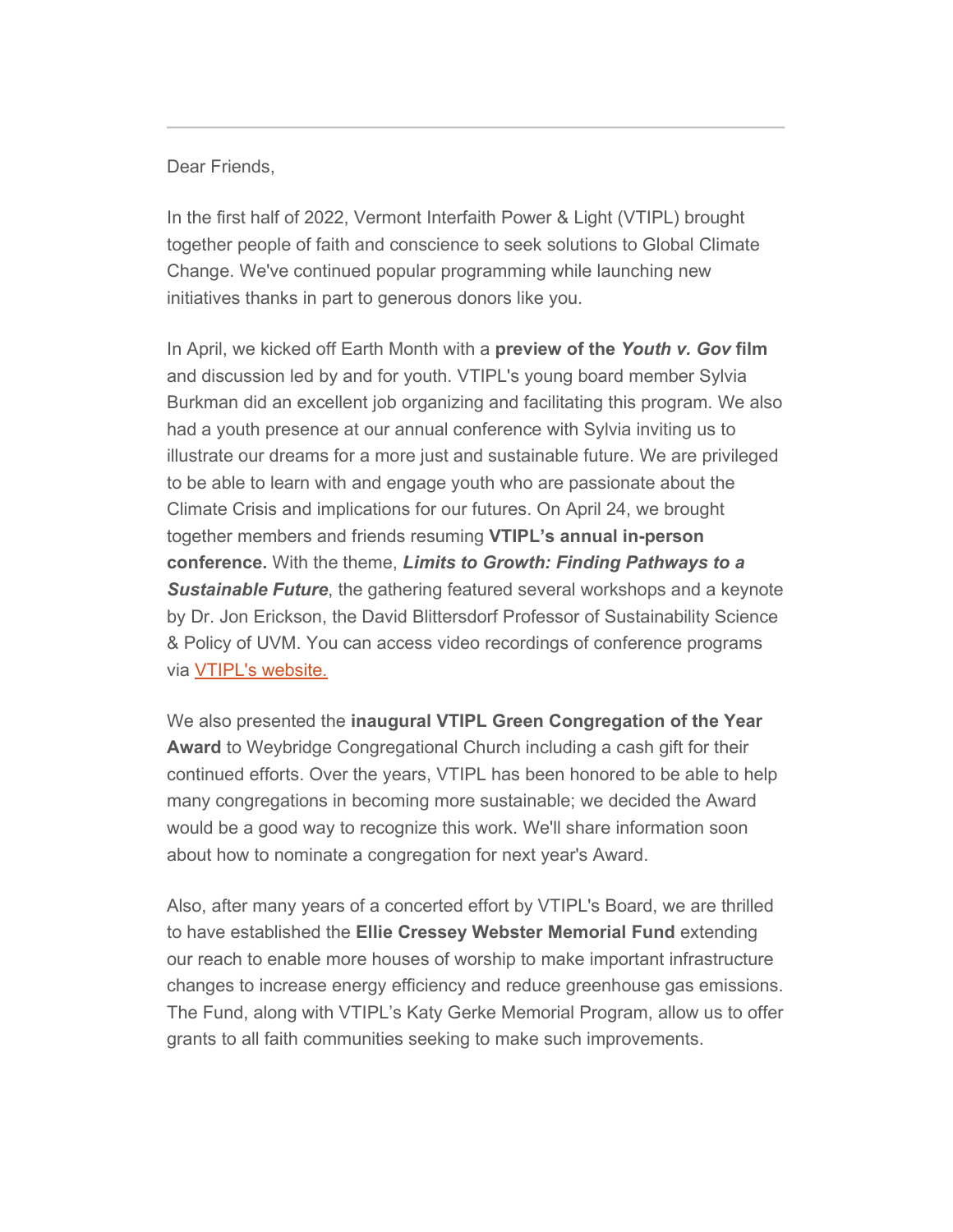Each month, our informative, attractive e-newsletter connects people to VTIPL events, while sharing climate- and faith-related news from local to broader global communities. We know we must collaborate and support each other in this most important work of our time. If you'd like us to add a friend to our monthly e-news list, please [send us a message.](mailto:info@vtipl.org)

VTIPL accomplishes all of this on a very tight budget through the efforts of our volunteer Board and part-time Coordinator Donna Roberts. Your donation is vital in helping us continue to provide quality programming and to effect change at this critical time for Earth and humanity.

### **Double your impact with a donation today.**

Thanks to generous donors, the first \$1,500 in donations received by June 30 will be matched. Please donate now to make your gift go even further.



For your convenience, you can contribute securely online via the Donate Now link here or on our website, or mail your donation to: VTIPL, P.O. Box 3095, Burlington, VT, 05408. Gifts of every amount are greatly appreciated and enable VTIPL to continue Caring for Creation.

Finally, please let us know if you might be interested in **joining VTIPL's Board and/or volunteering**. Send us an mail! [We'd love to hear from you.](mailto:info@vtipl.org)

With gratitude,

Ron McGarvey President, Vermont Interfaith Power & Light

**Your support today helps continue this important work.**

**Act Now – Support VTIPL**